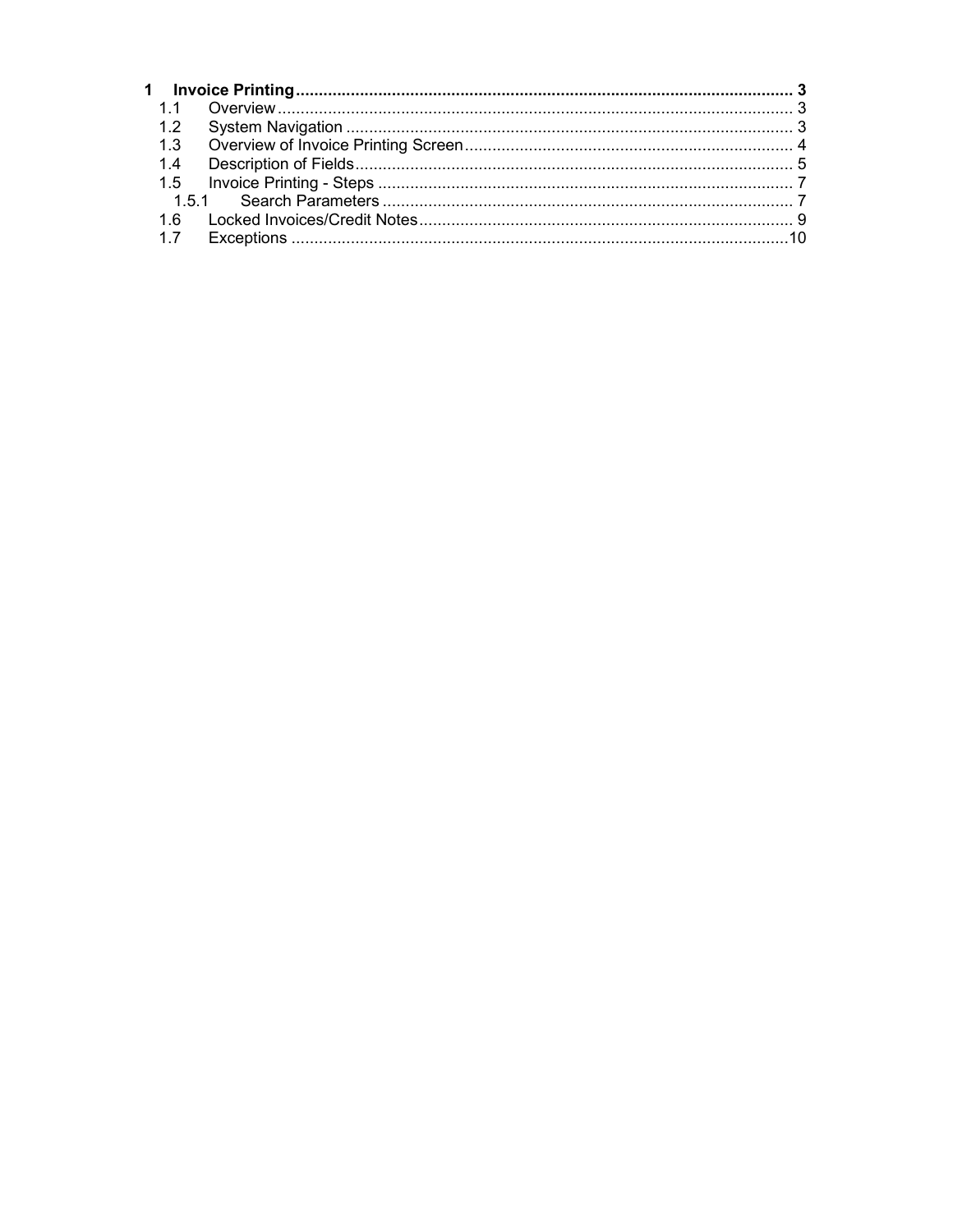# 1 Invoice Printing

# 1.1 Overview

This screen is used to view and print the content of the invoice by the Port Users after finalisation done by the Billing Unit of SBU Container Services.

# 1.2 System Navigation

1. Management -> Invoicing -> Proforma Processing

| 2.<br>3.<br>ß                                                                                                                                                                                                                                          | Short Cuts: ALT+M+I+R<br>Sepination Edit Qocumentation Cograiner Planning CFB Coerations Control Control Centre Alamin Masters Beports Help Window<br><b>ER PELKON - II Manu</b><br><b>Re-Login</b> | SAWHA    Instpret    NORTH BUTTER /OF Invoicing<br><b>Change Password</b> | <b>PELKON</b>          | <b>Eroforma Processing</b><br>sig Information |             | $\vert \Box \vert \times$<br>再用窗<br>Exit                                                                                                                                                   |  |
|--------------------------------------------------------------------------------------------------------------------------------------------------------------------------------------------------------------------------------------------------------|-----------------------------------------------------------------------------------------------------------------------------------------------------------------------------------------------------|---------------------------------------------------------------------------|------------------------|-----------------------------------------------|-------------|--------------------------------------------------------------------------------------------------------------------------------------------------------------------------------------------|--|
| 1. Drop down menus appear by<br>clicking on this Main Menu. They<br>can also be opened by holding<br>down the ALT button and<br>pressing the corresponding<br>underlined letter of the menu e.g.<br>Management would be opened<br>by pressing ALT + M. |                                                                                                                                                                                                     | <b>SI FIELD</b>                                                           |                        |                                               |             | 2. Select Management from Main<br>Menu. This will give a drop down<br>list. Select Invoicing, this gives<br>another drop down list. From this<br>list select Proforma Processing<br>screen |  |
|                                                                                                                                                                                                                                                        | Start die                                                                                                                                                                                           | <b>BBC (WINDOWSLyste BB SWIM</b>                                          | C Oracle Application S |                                               | $J$ day (i) | <b>*VDOUS/THEM</b>                                                                                                                                                                         |  |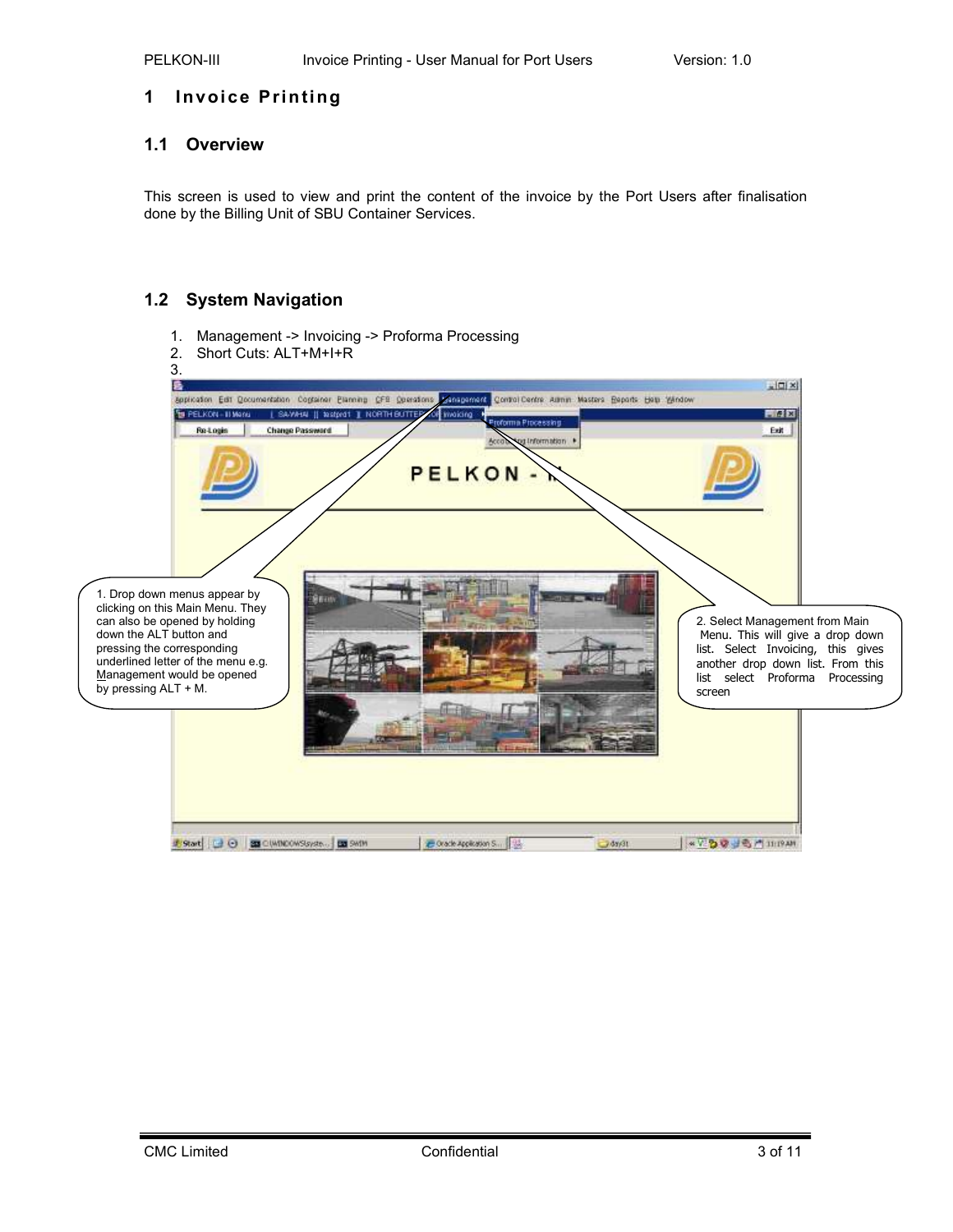# 1.3 Overview of Invoice Printing Screen

|         | Application Edit Qocumentation Cogtainer Blanning CFS Querations Management Control Centre Admin Masters Optiong Beports Help Window |              |                       |       |                  |                        |              |                    |                                                      |                  |                  |               |         |
|---------|--------------------------------------------------------------------------------------------------------------------------------------|--------------|-----------------------|-------|------------------|------------------------|--------------|--------------------|------------------------------------------------------|------------------|------------------|---------------|---------|
|         | Cle., Retrieve Select All                                                                                                            | Deselect All | <b>Process</b>        | Print | <b>Wew Final</b> |                        |              |                    |                                                      |                  |                  | $E_{\rm S}$   |         |
|         | Te Management Systems->Invoicing->Proforma Processing                                                                                |              |                       |       |                  |                        |              |                    | SAWHAL II, testprof. II, NORTH BUTTERWORTH CTR TWNL. |                  |                  | HZ            |         |
|         |                                                                                                                                      |              |                       |       |                  | User Name   BA-WHAI    |              |                    |                                                      |                  |                  |               |         |
|         | <b>Clear Parameters</b>                                                                                                              |              | Override Lock         | Mode  | <b>Cluser</b>    |                        | C Monitoring |                    | <b>User Selection</b>                                | 行期               |                  |               |         |
|         |                                                                                                                                      |              |                       |       |                  |                        |              |                    |                                                      |                  |                  |               | Panel C |
| Panel A | General Selection                                                                                                                    |              |                       |       |                  |                        |              |                    | <b>Decument Selection</b><br><sup>C</sup> Actual     |                  | C. Estimation    |               |         |
|         |                                                                                                                                      |              |                       |       |                  |                        |              |                    | <b>Decument Selection</b>                            |                  |                  |               |         |
|         | Pri Invc No                                                                                                                          | ÷            | <b>Invoice Type</b>   |       |                  | SON                    | ×            |                    |                                                      | $F$ Final        |                  |               |         |
|         |                                                                                                                                      |              |                       |       |                  |                        |              | $\nabla$ invoice   |                                                      |                  |                  | Credit Note   |         |
|         | From Date                                                                                                                            |              | To Date               |       |                  |                        |              |                    |                                                      |                  |                  |               |         |
| Panel E |                                                                                                                                      |              |                       |       |                  |                        |              |                    | <b>Locked Invoices / Credit Notes</b>                |                  |                  |               | Panel D |
|         |                                                                                                                                      |              |                       |       |                  |                        |              |                    |                                                      |                  |                  |               |         |
|         | arty Selection                                                                                                                       |              |                       |       |                  | <b>Print Selection</b> |              |                    |                                                      |                  |                  |               |         |
|         | Sarvice Party Cd                                                                                                                     | $\Phi$       | Debtor Party Cd 77-14 |       | $\Phi$           | <sup>(F</sup> To View  |              |                    | C. View & Print                                      |                  |                  |               |         |
|         |                                                                                                                                      |              |                       |       |                  | $\nabla$ invoice       |              | Dotailed Rep.      |                                                      |                  |                  |               |         |
|         | $S \subseteq \text{Prot}_{\text{max}}$ $C$ Final laye, $C$ Terri-                                                                    |              | IIC AM C Type         |       | C Date           | SCN                    |              | <b>Vessel Name</b> | C. Debtor Party                                      | E-Mail<br>Exists |                  | <b>Amount</b> |         |
|         |                                                                                                                                      |              |                       |       |                  |                        |              |                    |                                                      |                  |                  |               |         |
|         | г                                                                                                                                    |              |                       |       |                  |                        |              |                    |                                                      | г                |                  |               | Panel F |
|         | г                                                                                                                                    |              |                       |       |                  |                        |              |                    |                                                      | г                | ⊩<br>г           |               |         |
|         | п                                                                                                                                    |              |                       |       |                  |                        |              |                    |                                                      | г                | г<br>г           |               |         |
|         | п                                                                                                                                    |              |                       |       |                  |                        |              |                    |                                                      | г                | г<br>г<br>г<br>г |               |         |
|         | п                                                                                                                                    |              |                       |       |                  |                        |              |                    |                                                      | г<br>г           | Iг<br>г          |               |         |
|         | п<br>п                                                                                                                               |              |                       |       |                  |                        |              |                    |                                                      | г                | г<br>IП          |               |         |
|         | п<br>п                                                                                                                               |              |                       |       |                  |                        |              |                    |                                                      | г<br>г           | г<br>IГ<br>IП    |               |         |

## Panel A. General Selection Parameters

The SCN, Invoice Type and Prf Invc No(Proforma invoice No) can be used to filter the records. The From Date and To Date are also can be used as the filter.

### Panel B. User Selection

By defaut, the system set to all.

### Panel C. Document Selection

The user can query for invoices/ credit notes by selecting the appropriate button.

### Panel D. Print Selection

The user can choose either to "View" or "View & Print" the invoice. User also can choose whether to print invoice summary or detailed report or both.

### Panel E. Party Selection

System will be automatically show the Debtor Party Code(derived from User ID).

# Panel F. Main Display Table

Displays the data in the form of a list that was retrieved from the database based upon the parameters input in the previously panels. In addition, above the displayed data are fast retrieve buttons that if selected will retrieve the data signified by the table column heading.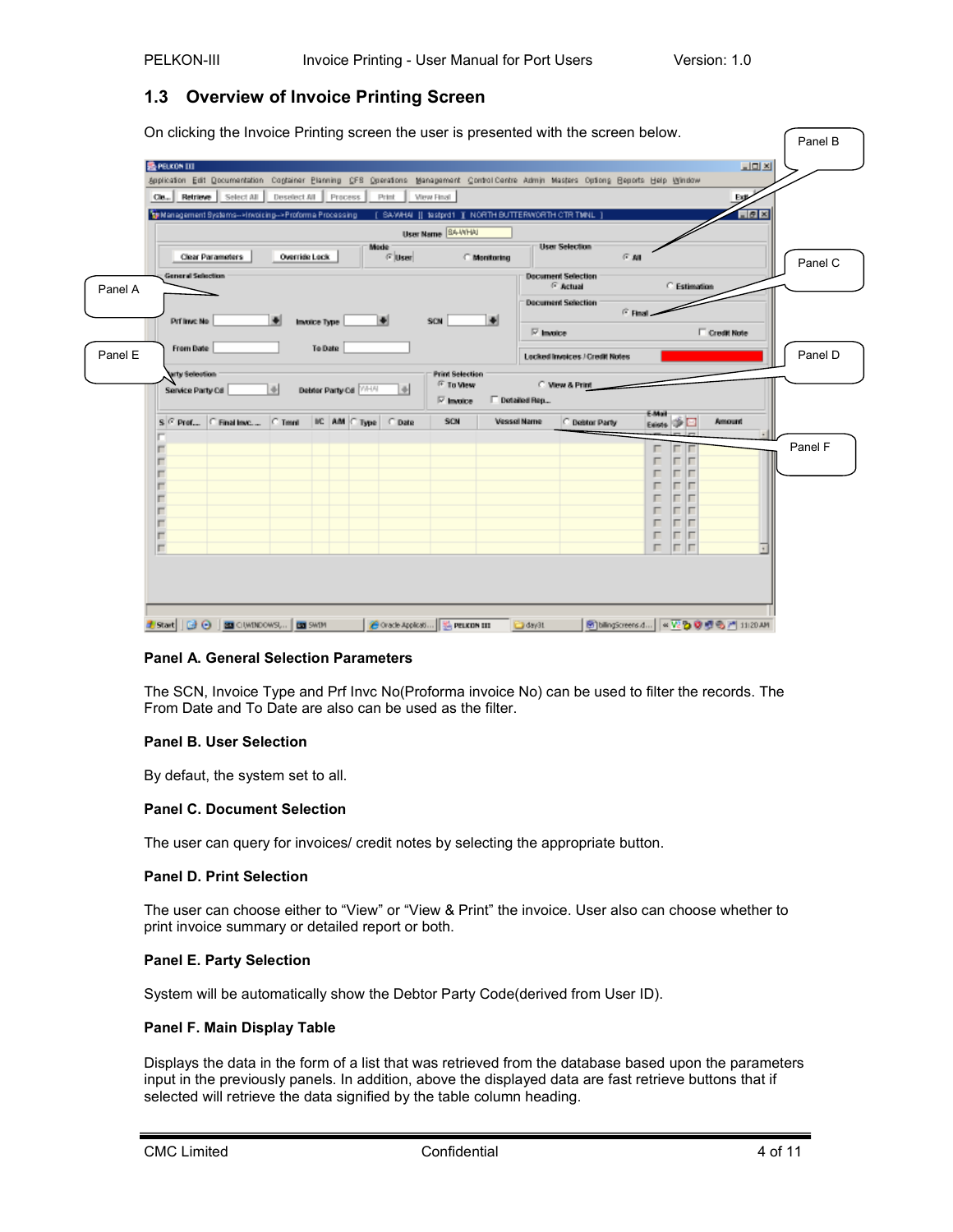# 1.4 Description of Fields

### General Selection [Search Parameters]

• Final Invc No (Final Invoice Number):

The user can search for a particular final invoice number if required.

• Invoice Type:

Each different invoice will be given a unique type. For example, Container Handling Charges, Demurrage Charges, etc. Enter this field to retrieve only a specific type of invoices/credit notes.

Note : Refer to Appendix A for the list of invoice.

• SCN:

The unique number used within PELKON III to identify a voyage. The user can select the SCN to display all the invoices related to that VCN.

• From Date and To Date:

The user can specify a period between these dates and all invoices generated within this period will be displayed.

## Party Selection [Search Parameters]

• Serviced Party:

This is the party to whom the service is provided e.g. Shipping Line (disable).

• Debtor Party:

This is the party to whom the invoice is sent e.g. Agent (derived from User Login ID).

## Mode [View Capability]

Select one of the following options:

- User This allows the user to view the invoice. This is the default setting.
- Monitoring This allows the user to only view a Invoice/Credit Note.

# User Selection [Search Parameters]

• All – All invoices/credit notes are displayed i.e. those generated by the Billing Unit.

## Document Selection [Search Parameters]

• Final – Finalised invoices/credit notes. This is the default setting.

The user can select only one of the options above. By default the option 'Invoice' is selected.

- Invoice Displays the invoices based on the type selected e.g. Final.
- Credit Note Displays credit notes based on the type selected e.g. Final.

### Print Selection

Select one of these headings:

• To View – Invoice/credit note is displayed in Adobe Acrobat Reader format.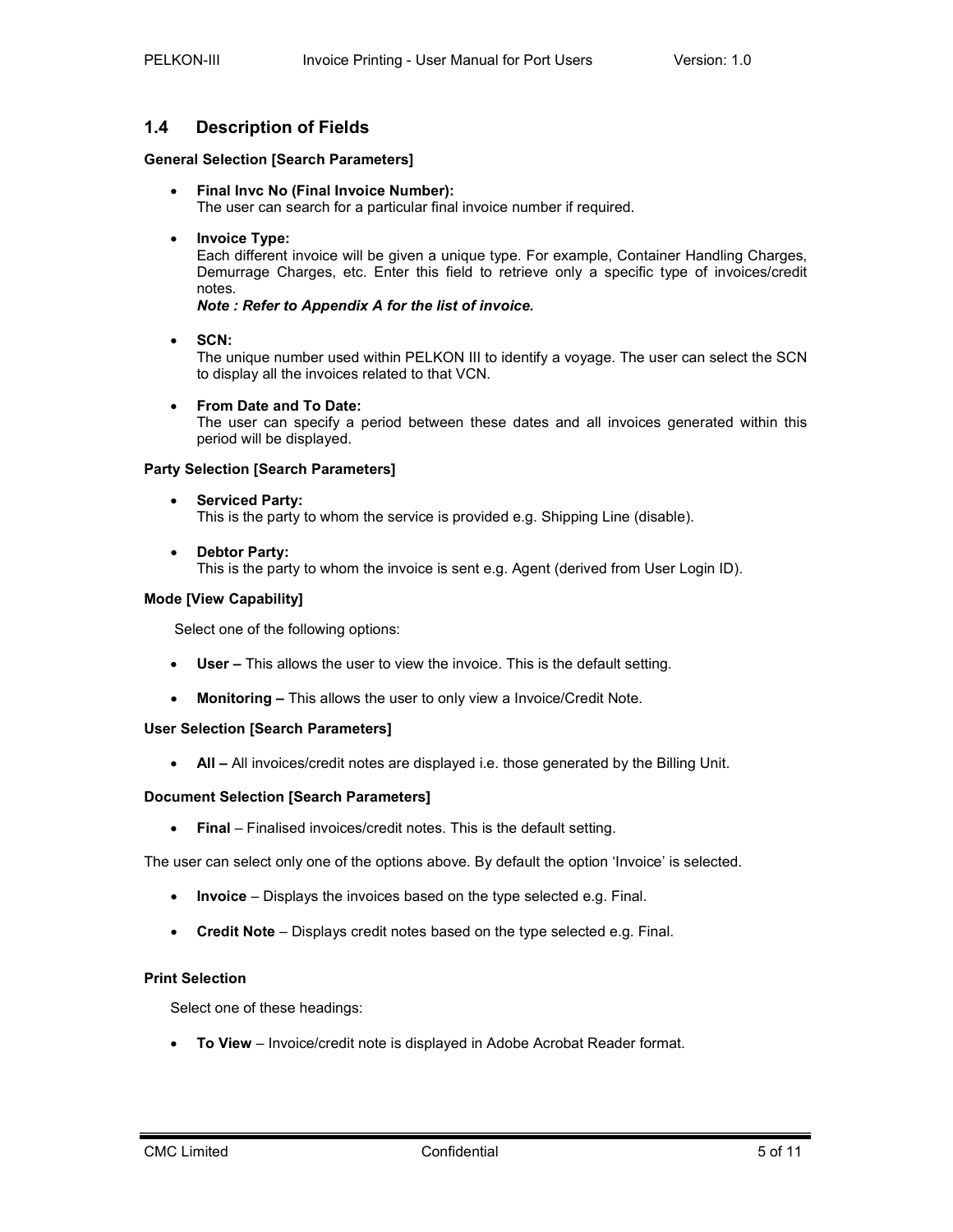• To View & Print – Select this to display and print the invoice/credit note in Adobe Acrobat Reader format. By choosing this option, the Printer Icon in the Panel F will be ticked to indicate that that particular invoice(s) is being printed.

### Displayed Table Fields [Invoice Details]

Note:- The fields marked with \* are available for the user to perform a sort. Click on the button in the required field name to sort the displayed records.

• Proforma Invoice Number\*:

The Proforma invoice number for the retrieved invoice.

### • Final Invoice Number\*:

This is the final invoice/credit note number for the retrieved invoice. This number is generated when the invoice/credit note is finalised, it will be a sequential number and will be different from the Proforma number.

• I/C

This indicates whether the retrieved record is an invoice or a credit note.

• A/M

This indicates whether the retrieved invoice/credit note was automatically generated or manually generated using the offline invoice/credit note generation screen.

• Type\*:

This is the type of invoice/credit note e.g. MINV is for marine invoice.

• Date\*:

The date of Proforma invoice/credit note generation.

• SCN

The voyage for which the invoice/credit note was generated, if the invoice/credit note is not for a specific SCN then '#' will be displayed.

### • Vessel Name

The name of the vessel for which the invoice/credit note was generated, if the invoice/credit note is not for a specific vessel then # will be displayed.

### • Debtor Party Name

This is the name of the party to whom the invoice/credit note is generated (derived from User Login ID.

# • E-mail Exist

To indicate that email is exist in the Customer(User) Profile Master.

### **Printer Icon**

This is to indicate whether invoice has been printed (record is ticked only applicable with the View & Print option). If it is not ticked meaning that invoice is never printed before (applicable with the View option during the "Print Selection").

### • Amount

This is the total amount for the invoice/credit note.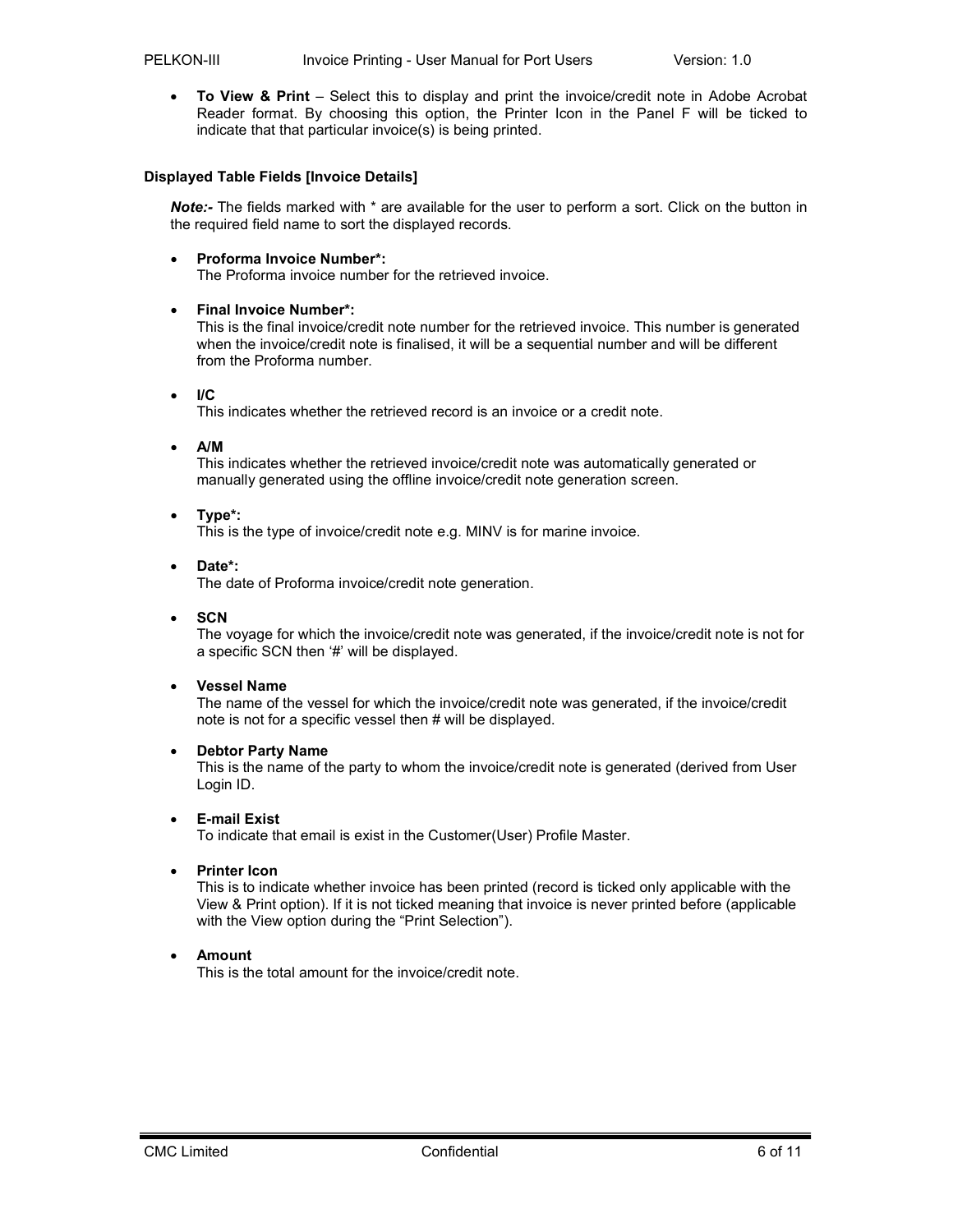# 1.5 Invoice Printing - Steps

## 1.5.1 Search Parameters

- 1. Select the 'Mode': (User) to enable selection for processing or (Monitor) to view the displayed details. The default is (User).
- 2. Select the 'User Selection': (All) displays the Finalised invoice generated by all Pelkon III. The default is (All).
- 3. Select the 'Document Selection': Default is (Final).
- 4. Select 'Actual' or 'Estimation' then select 'Invoice or Credit Note': (Invoice) and (Credit Note) only one can be selected – used in conjunction with (Final) selection to further refines the search parameters. Default is (Invoice).
- 5. Select the 'Print Selection': (Invoice) permits the user to (View) or (View & Print) the Finalised invoice depending upon whether or not the appropriate selection (View) or (View & Print) is selected.
- 6. Select the "Invoice" to print summary of the invoice
- 7. Select the "Detailed Rep.." to print the details of invoice. Note: If the Port User want to print summary and details, both options must be selected.
- 8. Select the 'Invoice Type' to be displayed.
- 9. Enter additional query parameters as indicated on the search parameter panel to display a more restricted list of invoices.
- 10. Select the "Retrieve" button.
- 11. The results of the search will be displayed in the data display panel in 'read only' format.
- 12. Select from the displayed list at " $S$ " column, which invoice(s) are to be printed by checking the corresponding checkbox. When the selection is made the Port Users can print the selected invoice.
- 13. The 'Select All' tab is used where all the entries displayed are to be selected for printing or viewing of reports, from the toolbar. The option 'Deselect All' can be used to deselect all the selected entries if required.
- 14. The 'Clear Parameters' tab is used to clear the parameters that have been input to create a refined list of Proforma Invoices. The Override Lock is used to clear logical lock that remains in force when the computer is restarted after a failure has occurred during a transaction. Under normal circumstances logical locks are put in place by the software during transaction processing to prevent other users from selecting the entry that you are already processing and are lifted when the transaction is completed.
- 15. Select '*Print'* button to print/view the invoice(s)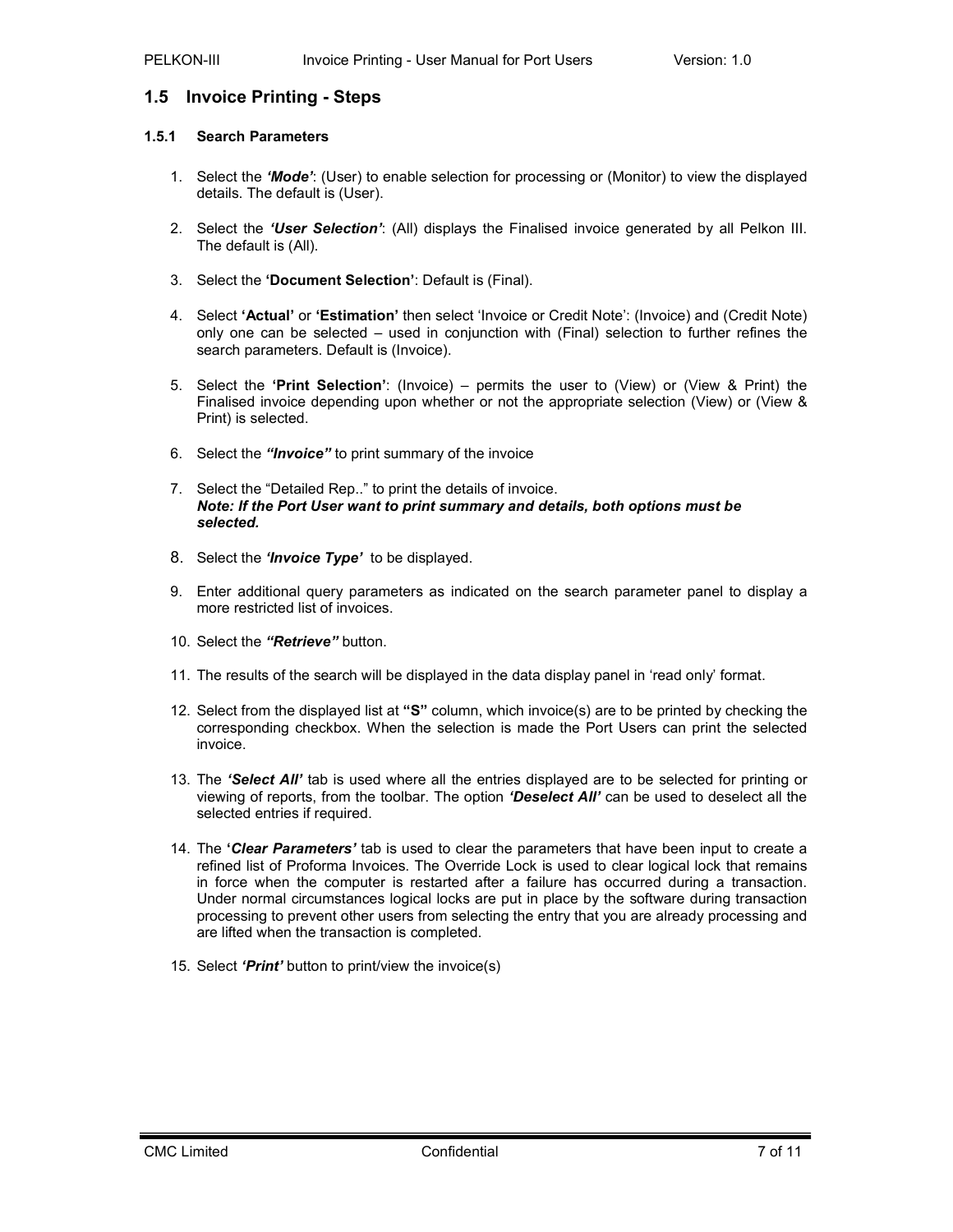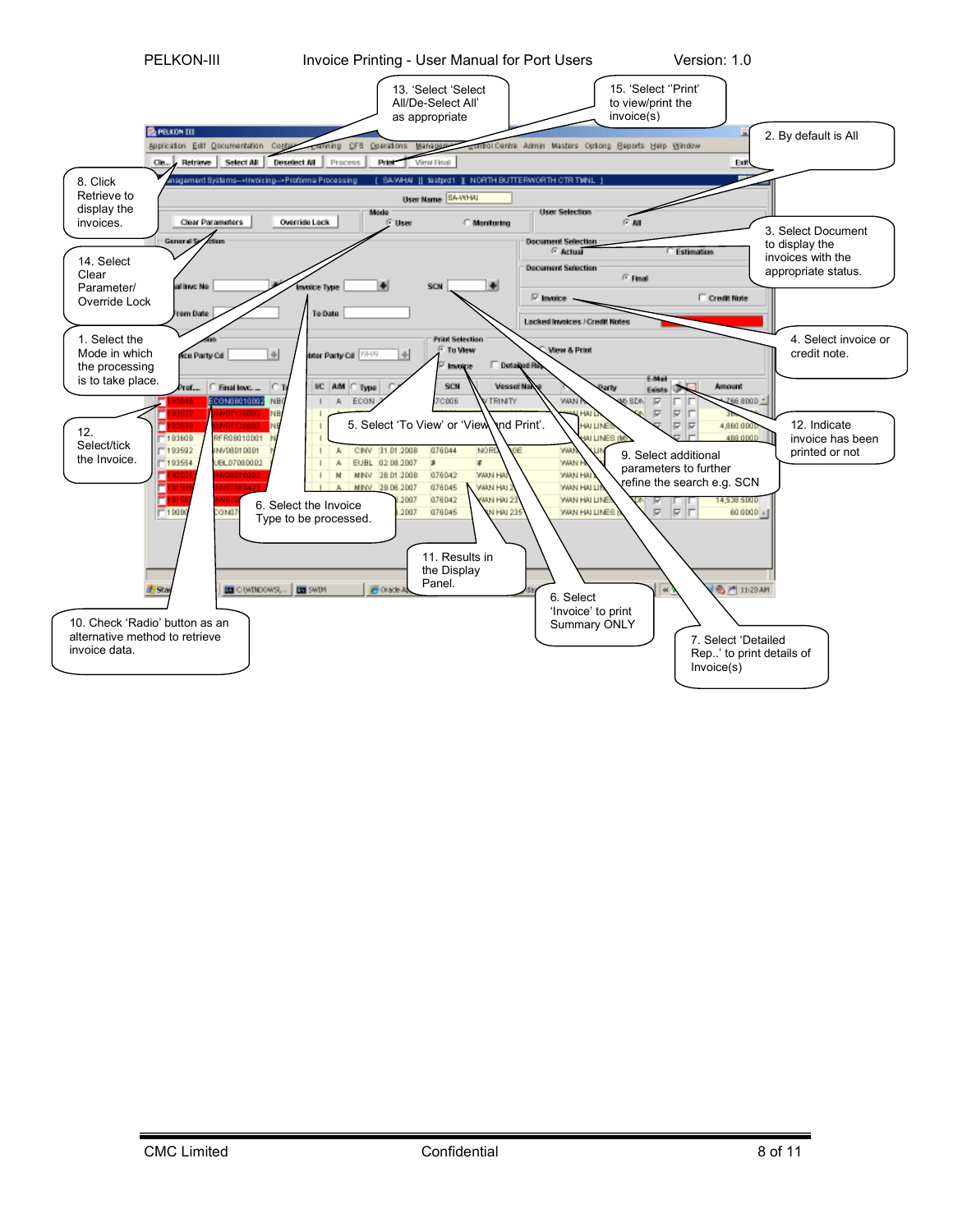# 1.6 Locked Invoices/Credit Notes

If the Port User is getting the Locked Invoices or Credit Notes(highlighted with Red color) as below screen, please click the 'Override Lock' button to clear the lock as explained in the step 14 to clear the lock and proceed with the printing by pressing 'Print' button.

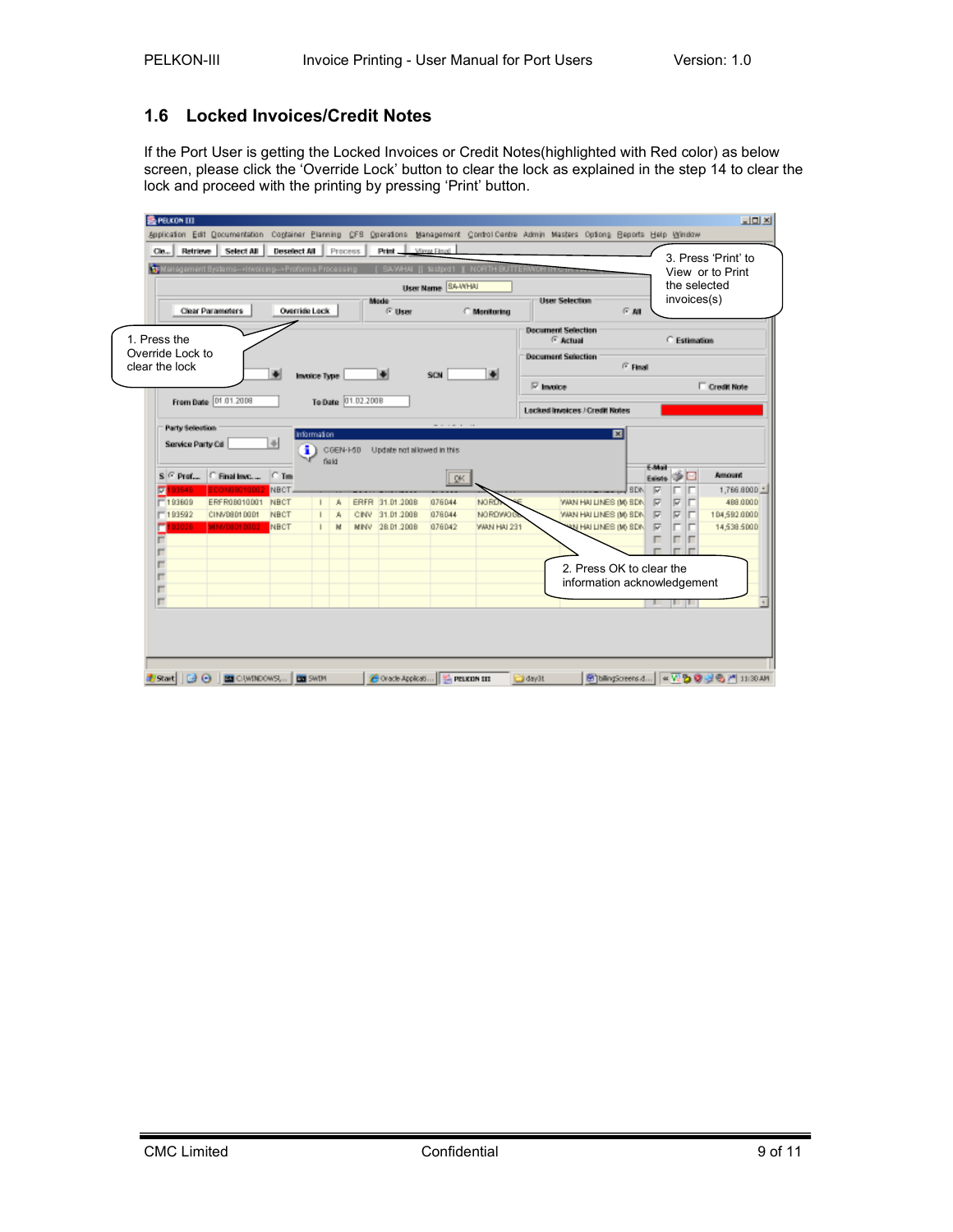| $-8x$<br><b>Ry Management Systems--&gt;Invoicing--&gt;Proforma Processing</b><br>[ SAWHAI ]] fastprd1 ][ NORTH BUTTERWORTH CTR TWNL ] |                   |          |                     |        |                           |        |                                                         |                  |                                                   |           |                              |             |                         |              |                                                                                                                                            |
|---------------------------------------------------------------------------------------------------------------------------------------|-------------------|----------|---------------------|--------|---------------------------|--------|---------------------------------------------------------|------------------|---------------------------------------------------|-----------|------------------------------|-------------|-------------------------|--------------|--------------------------------------------------------------------------------------------------------------------------------------------|
| User Name   RA-WHAI                                                                                                                   |                   |          |                     |        |                           |        |                                                         |                  |                                                   |           |                              |             |                         |              |                                                                                                                                            |
| <b>User Selection</b><br>Mode<br>Override Lock<br>G.M.<br><b>Clear Parameters</b><br><b>C. User</b><br><b>C</b> Mentoring             |                   |          |                     |        |                           |        |                                                         |                  |                                                   |           |                              |             |                         |              |                                                                                                                                            |
| <b>General Selection</b>                                                                                                              |                   |          |                     |        |                           |        |                                                         |                  |                                                   |           |                              |             |                         |              |                                                                                                                                            |
|                                                                                                                                       |                   |          |                     |        |                           |        |                                                         |                  | <b>Decument Selection</b><br><sup>(7</sup> Actual |           |                              |             |                         | C Estimation |                                                                                                                                            |
|                                                                                                                                       |                   |          |                     |        |                           |        |                                                         |                  | <b>Decument Selection</b>                         |           |                              |             |                         |              |                                                                                                                                            |
|                                                                                                                                       |                   |          |                     |        |                           |        |                                                         |                  |                                                   |           | $F$ Final                    |             |                         |              |                                                                                                                                            |
| Final Irvc No                                                                                                                         |                   | ÷        | <b>Invoice Type</b> |        | ۰                         | SON    | ₩                                                       |                  |                                                   |           |                              |             |                         |              |                                                                                                                                            |
|                                                                                                                                       |                   |          |                     |        |                           |        |                                                         | $\nabla$ invoice |                                                   |           |                              |             |                         |              | Credit Note                                                                                                                                |
| From Date                                                                                                                             |                   |          | To Date             |        |                           |        |                                                         |                  | Locked Invoices / Credit Notes                    |           |                              |             |                         |              |                                                                                                                                            |
|                                                                                                                                       |                   |          |                     |        |                           |        |                                                         |                  |                                                   |           |                              |             |                         |              |                                                                                                                                            |
| <b>Party Selection</b>                                                                                                                |                   |          |                     | Waming |                           |        |                                                         |                  | 囩                                                 |           |                              |             |                         |              |                                                                                                                                            |
| Service Party Cd                                                                                                                      |                   |          |                     |        |                           |        |                                                         |                  |                                                   |           |                              |             |                         |              |                                                                                                                                            |
|                                                                                                                                       |                   | <b>W</b> | <b>Debtor Pi</b>    |        |                           |        | IGEN-W-320012 This function is used by  146032 BA-WHAL. |                  |                                                   |           |                              |             |                         |              |                                                                                                                                            |
|                                                                                                                                       |                   |          |                     |        | Do you want to Override   |        |                                                         |                  |                                                   |           |                              |             |                         |              |                                                                                                                                            |
| $S \subseteq \text{Prot}_{\text{max}}$                                                                                                | C Final Inve      | $C$ Tent | <b>IKC</b>          |        | Locks?                    |        |                                                         |                  |                                                   | tor Party |                              | EMail       |                         | 16 E         | <b>Amount</b>                                                                                                                              |
| 93646                                                                                                                                 | ECON08010002      | NBCT     |                     |        |                           | Yes    | No                                                      |                  |                                                   |           | N LINES (MOSDA)              | Exists<br>R | ╔                       | г            |                                                                                                                                            |
|                                                                                                                                       | CINV07120003      | NBCT     |                     | 馬      | CINV 01.12.2007           | 077055 | WAN HAI 233                                             |                  |                                                   |           | <b>WAN HALLINES (M) SDN.</b> | ☞           | $\overline{\mathbf{v}}$ | г            |                                                                                                                                            |
|                                                                                                                                       | CINV07120002      | NBCT     | $\mathbf{I}$        | 馬      | CINV 22.12.2007           | 070006 | <b>W/TRINTY</b>                                         |                  |                                                   |           | WAN HAI LINES (M) SDN        | ☞           | R                       | ╔            |                                                                                                                                            |
|                                                                                                                                       | ERFR08010001      | NBCT     |                     | 馬      | ERFR 31.01.2008           | 076044 | NORDWO GE                                               |                  |                                                   |           | WAN HAI LINES IN SDN.        | - 157       | ╔                       | г            |                                                                                                                                            |
|                                                                                                                                       | CINV08010001      | NBCT     |                     | 馬      | 31.01.2008<br><b>CINV</b> | 076044 | NORDWO GE                                               |                  |                                                   |           | WAN HAI LINES (M) SDN        | E           | R                       |              |                                                                                                                                            |
|                                                                                                                                       | EUBL07080002      | NBCT     |                     | 馬      | EUBL 02.08.2007           | $\ast$ | ¥.                                                      |                  |                                                   |           | WAN HAI LINES (M) SDN        | E           |                         |              |                                                                                                                                            |
| $-193632$<br>$-193630$<br>$-193609$<br>$-193592$<br>□193554<br>$-192026$                                                              | MINV08010002      | NBCT     |                     | M      | 28.01.2008<br><b>MINV</b> | 076042 | WAN HAI 231                                             |                  |                                                   |           | WAN HAI LINES (M) SDN        | E           |                         |              |                                                                                                                                            |
| $-191596$                                                                                                                             | MINV07060423      | NBCT     |                     | 馬      | 29.06.2007<br>MINV        | 076045 | WAN HAI 235                                             |                  |                                                   |           | WAN HAI LINES (M) SDN.       | ⊮           | $\overline{\mathbf{v}}$ |              |                                                                                                                                            |
| $-191595$                                                                                                                             | MINV07060424      | NBCT     |                     | 馬      | MINV 29.06.2007           | 076042 | WAN HAI 231                                             |                  |                                                   |           | WAN HALLINES (M) SDN F       |             |                         | г            |                                                                                                                                            |
| □190901                                                                                                                               | ECON07064301 NBCT |          | $\mathbf{I}$        | 馬      | ECON 28.06.2007           | 076045 | WAN HAI 235                                             |                  |                                                   |           | WAN HAI LINES (M) SDN.       | ☞           | $\overline{\mathbf{v}}$ |              | 1.766.8000 *<br>360,0000<br>4,860,0000<br>488,0000<br>104,592,0000<br>857.3400<br>14,538,5000<br>15,055.4000<br>14,538,5000<br>$60.0000 -$ |

After press 'OK', the following screen will be displayed:

Click "Yes" to override the lock. The red colour lock will be disappeared.

# 1.7 Exceptions

None